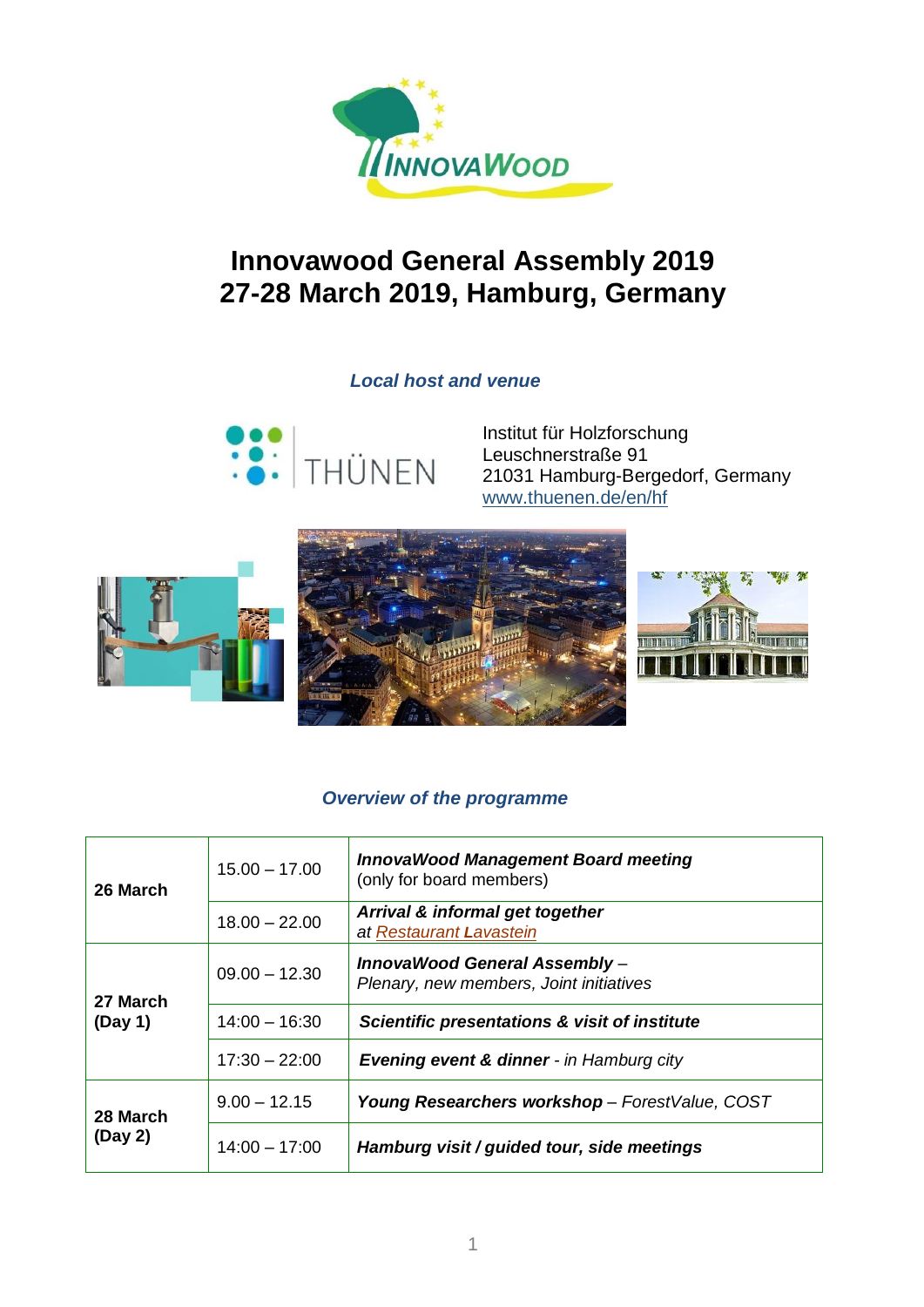

# **InnovaWood General Assembly 2019**

## *Day 1: Wednesday, 27 March 2019*

| $08.30 - 09.00$<br>(0:30) | <b>Registration &amp; coffee</b>                                                                                                     |  |  |
|---------------------------|--------------------------------------------------------------------------------------------------------------------------------------|--|--|
| $09.00 - 09.15$<br>(0:15) | <b>Introduction and Welcome</b>                                                                                                      |  |  |
|                           | Words of Welcome by Johannes Welling, Thünen Institute                                                                               |  |  |
|                           | Opening by Mark Irle, President of InnovaWood                                                                                        |  |  |
| $09.15 - 10.00$<br>(0:45) | <b>General Assembly Part I- Report on Activities and Finances</b>                                                                    |  |  |
|                           | Minutes of the previous General Assembly<br>$\bullet$                                                                                |  |  |
|                           | Activity Report 2018 & Outlook 2019 - Uwe Kies<br>$\bullet$                                                                          |  |  |
| $10:00 - 10:30$<br>(0:10) | <b>New members presentations</b>                                                                                                     |  |  |
|                           | Wood Cluster Luxemburg / University College Ghent / tbd<br>$\bullet$                                                                 |  |  |
| $10.30 - 11.00$<br>(0:30) | <b>Coffee break</b>                                                                                                                  |  |  |
| $11.00 - 12.30$<br>(1:30) | General Assembly Part II - Report on Thematic Groups and Initiatives                                                                 |  |  |
|                           | InnovaWood Module Bank - Mark Irle (TG1)                                                                                             |  |  |
|                           | Capability Register & Databases - Uwe Kies & Giovanni Tosi (TG3)                                                                     |  |  |
|                           | Enlarging the Network: PhDs & new members – Sergej Medved (TG4)                                                                      |  |  |
|                           | <b>General Assembly Resolutions</b><br>$\bullet$                                                                                     |  |  |
| $12.30 - 14.00$<br>(1:30) | Lunch at Alt Lohbrügger Hof                                                                                                          |  |  |
| $14:00 - 15:15$<br>(1:15) | Wood Science and Technology Innovations - guest presentations                                                                        |  |  |
|                           | Wood Materials in the Automotive Industry -<br>$\bullet$<br>Dr. Fabian Fischer, Volkswagen AG, Head of Manufacturing<br>Technologies |  |  |
|                           | The Smart Digital Sawmill in Sweden –<br>Hans Holmberg, RISE Research Institutes of Sweden, Vice President                           |  |  |
| 15.15 - 16.30             | <b>Visit of the institute</b>                                                                                                        |  |  |
| (1:15)                    | <b>Thünen Xylotheque (Wood Collection) and Labs</b><br>$\bullet$                                                                     |  |  |
| $17.30 - 22.00$           | <b>Evening event</b>                                                                                                                 |  |  |
|                           | Bus transfer to Hamburg city                                                                                                         |  |  |
|                           | Official dinner at the <b>StrandPauli Bar</b> in the Hamburg harbour<br>$\bullet$                                                    |  |  |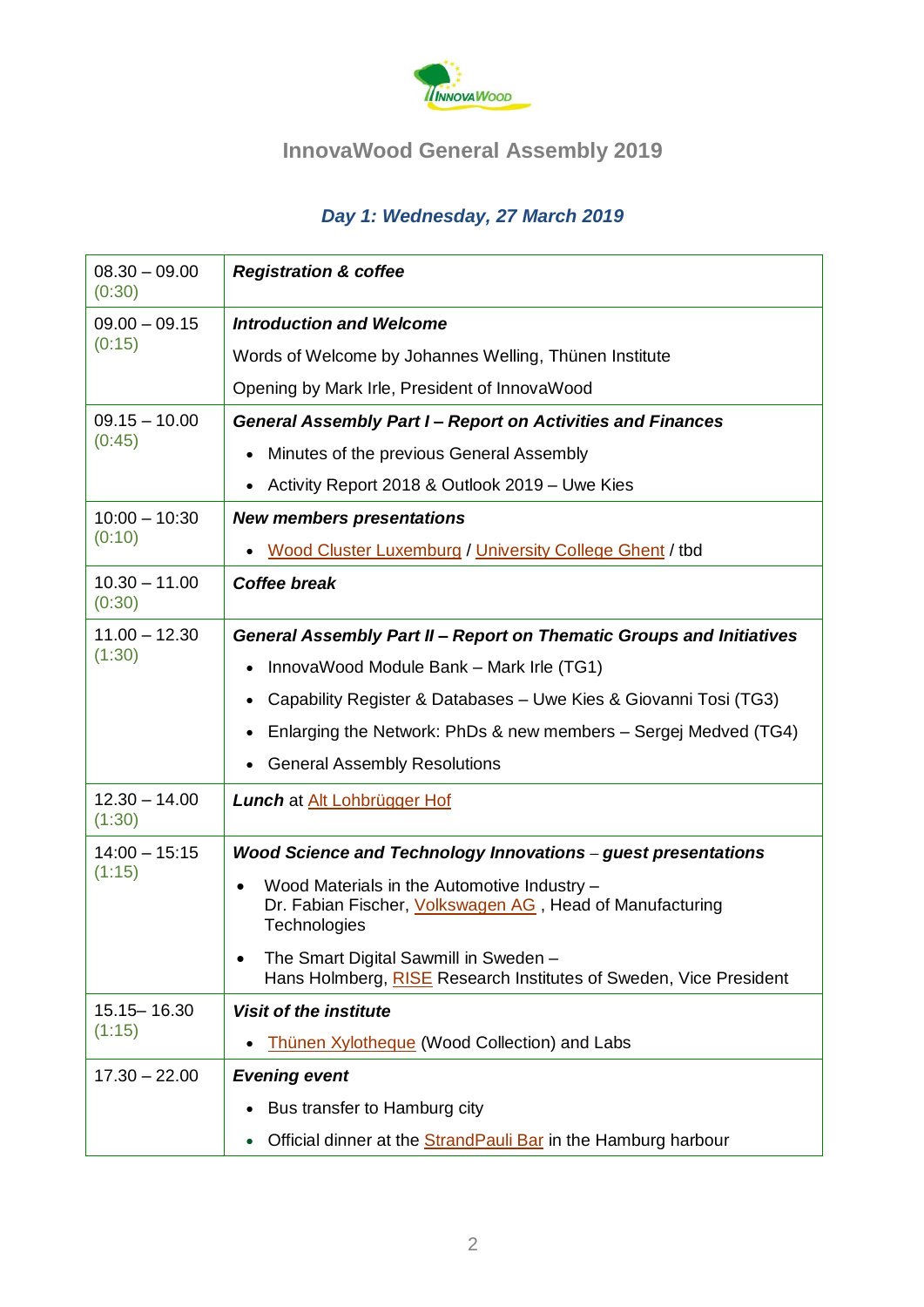

# **InnovaWood General Assembly 2019**

## *Day 2: Thursday, 28 March 2019*

| $9:00 - 12:00$            | <b>Future Forest &amp; Wood Research - Workshop</b>                     |                                      |  |  |
|---------------------------|-------------------------------------------------------------------------|--------------------------------------|--|--|
| (1:30)                    | Keynote presentation                                                    |                                      |  |  |
|                           | Forest Value ERA-NET Cofund - Mika Kallio, main coordinator             |                                      |  |  |
|                           | Workshop, moderated by Uwe Kies & Andreas Kleinschmit von Lengefeld     |                                      |  |  |
|                           | Analysis of objectives and requirements of funding instruments          |                                      |  |  |
|                           | New proposal ideas and consortia by InnovaWood members                  |                                      |  |  |
|                           | COST, ERA-NET ForestValue, Horizon Europe, et al.<br>$\circ$            |                                      |  |  |
| $10.30 - 11.00$<br>(0:30) | <b>Coffee break</b>                                                     |                                      |  |  |
| 11:00 - 12:00<br>(1:00)   | <b>Future Forest &amp; Wood Research - Workshop (continued)</b>         |                                      |  |  |
| 12:00-12:15<br>(0:15)     | <b>Official closure of General Assembly</b>                             |                                      |  |  |
|                           | Mark Irle                                                               |                                      |  |  |
| $12.15 - 13.45$<br>(1:20) | <b>Lunch</b> at Alt Lohbrügger Hof                                      |                                      |  |  |
| After 13:30               | <b>Hamburg excursion</b>                                                | <b>Side meetings</b>                 |  |  |
|                           | 14:00 Bus transfer to Hamburg City                                      | 14:00-17:00                          |  |  |
|                           | <b>Elbphilharmonie:</b> Guided tour of the                              | InnovaWood Module Bank meeting       |  |  |
|                           | famous concert hall (see virtual link)<br>(only with at min. 20 people) | (for members of the initiative only) |  |  |
|                           | or: Hamburg harbour tour by boat                                        |                                      |  |  |